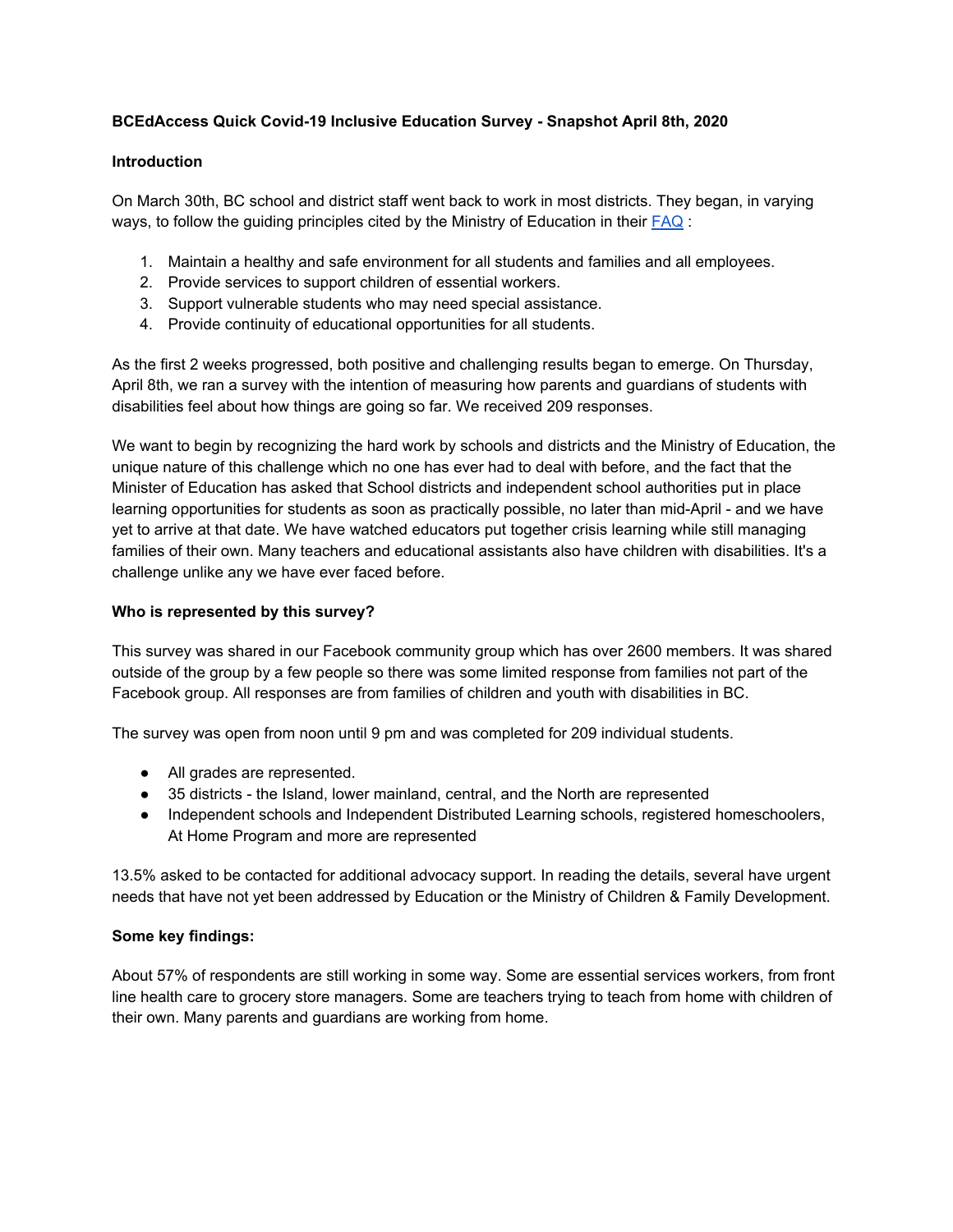

Over 3/4 of respondents have two or more children living at home with them. Nearly 27% of parents and guardians do not have a partner living with them.



Schools and districts have reached many families since March 30th - nearly 87% of respondents had heard from someone by April 8th. Only 27.8% had heard from their child's educational assistant, who is often the key connection they have at school and the one who spends the most time with them. Additionally only 6.7% had heard from a counselor. Several families have heard from specialists: occupational therapists,speech and language pathologists, learning support teachers, gifted coordinator, vision teacher, deafblind consultant, and more.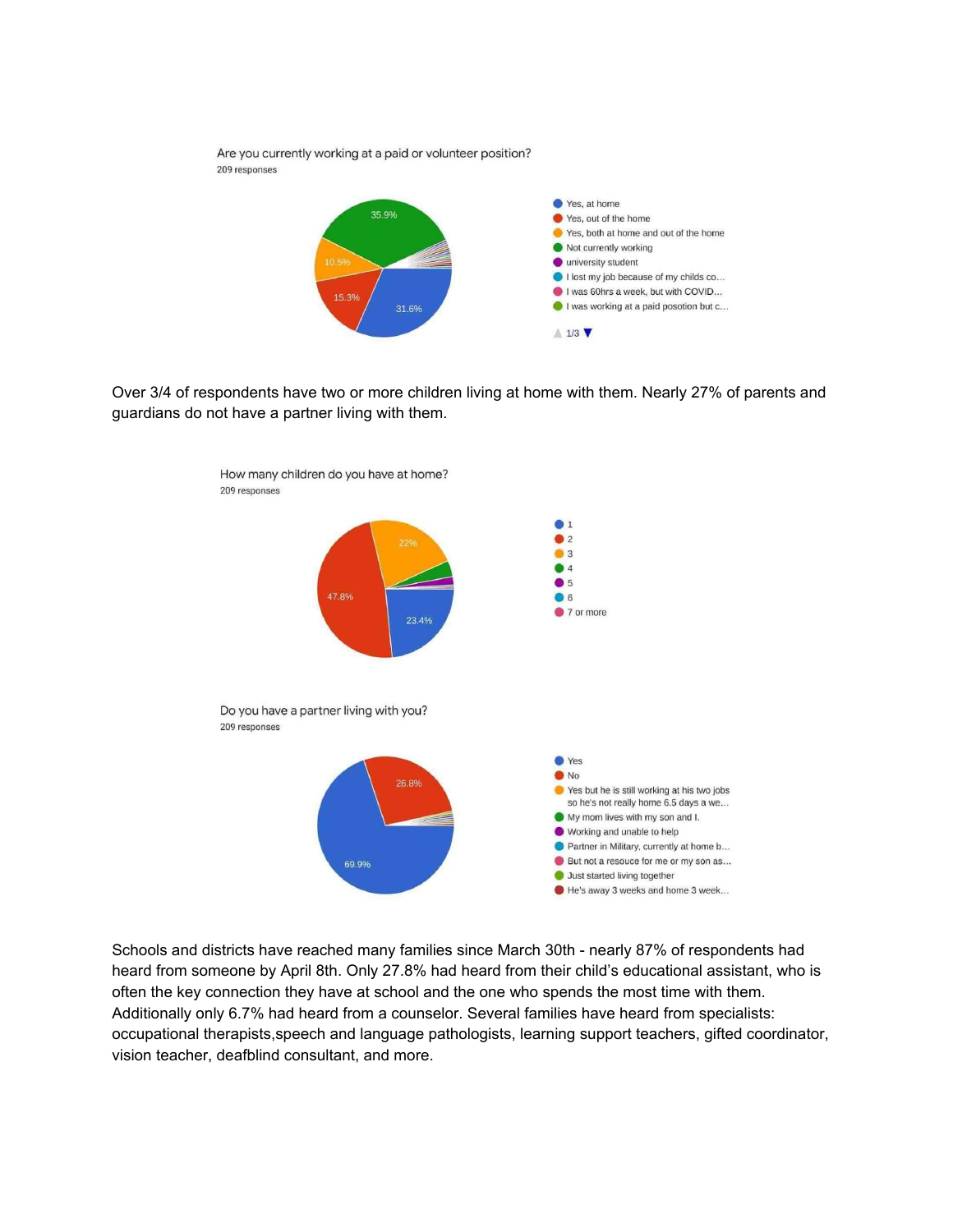Nearly 60% were offered educational support, while only 12.4% were offered mental health support. Some of those who have heard from someone have only received a generic email so far.

Only 20% of respondents said they have been offered educational assistant support. Several have noted that their educational assistant has been offered work doing childcare for front line essential service workers, unfortunately in some cases before the school or district has checked in with their family. This is one of the top concerns of families at this time.



### **Technology Needs:**

Approximately 20 percent of respondents do not have reliable access to the internet/regular access to a device to connect to the internet. Other challenges cited include broken, incompatible and shared devices, different teachers using different platforms, high cost of internet service (including satellite only access), and students who cannot or will not use technology independently.



"He is not able to access online learning due to his needs. He has a device and has access to the internet *but he can't use it independently."*

*"He gets overstimulated by technology (iPads, computers, TV) and not adequate for learning."*

*"My three kids are sharing the iPad"*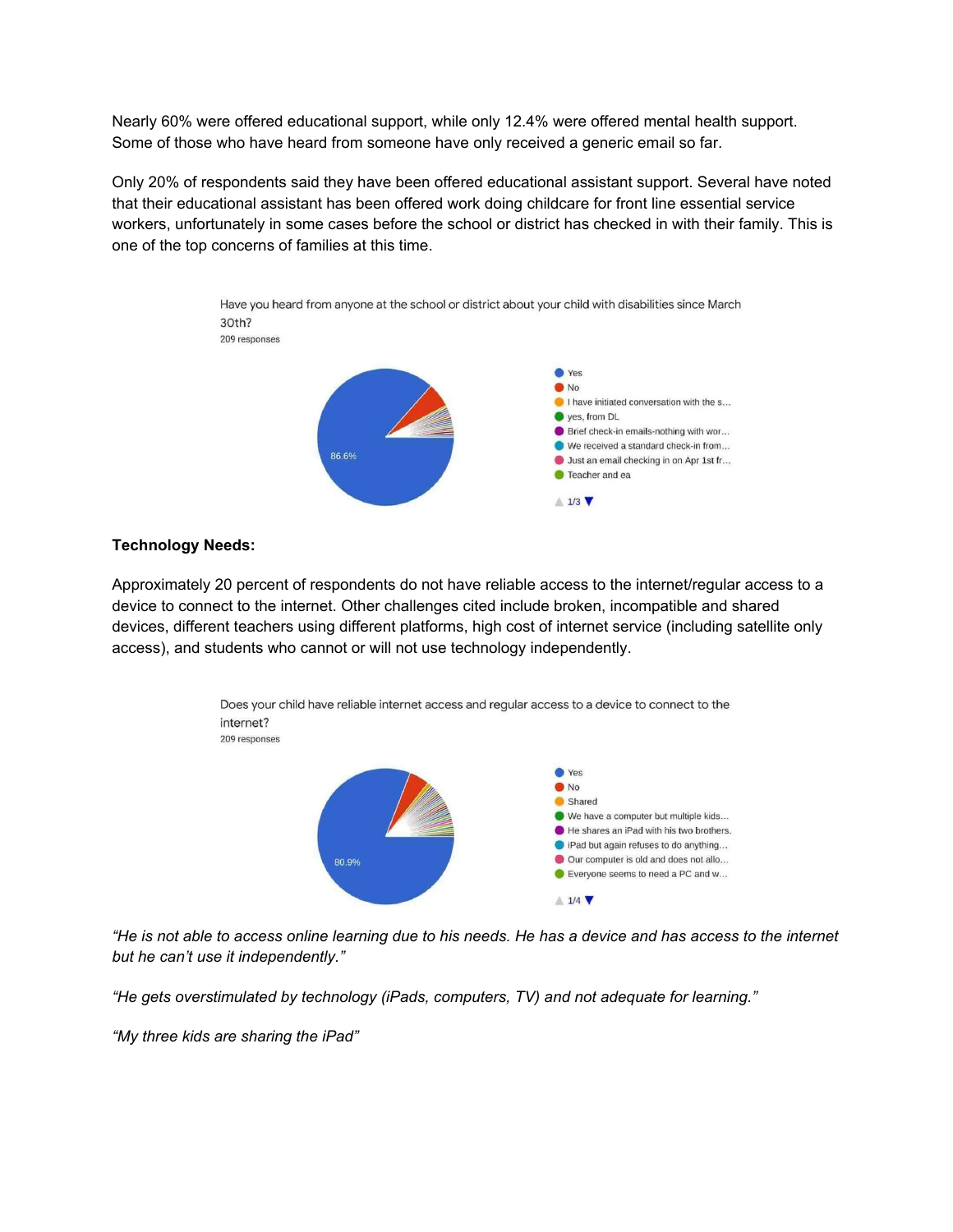## **Communication:**

So far, experience with communications from the school and/or district have been mixed. Many very positive experiences and many who are anxious because they have heard nothing so far, and everything in between. Those families who were already having challenges with advocacy are in some cases still having the same, while others have been pleasantly surprised.

"I am writing this because our school is amazing and has been in constant contact and offering support - I am picking up educational packages today for my two school aged kids (K and 2) and they are also putting together a package of specialized stuff that they are making right now even though I offered to do it. Our teachers have all called, we did a Zoom meeting before it was banned, we did FaceTime with our amazing EAs, and we are working on Microsoft Team. Our Grade 2 teacher is posting online class videos for the kids and also says do what you can and don't worry about it. I fully realize that our school is an abnormality and I hope other schools are able to see what is possible. We specifically chose this school *(out of catchment) because of the amazing staff."*

*"We were having daily video communications with his EA and then it stopped, which resulted in an increase in anxiety and non-compliance and vocal protests. The teacher reached out via email the next* day to ask us to set up MS Teams. The principal called a few days later stating that his EA was going to *be doing childcare for essential workers' children so they assigned a different support person to my son who spent the last two years building the relationship with his current EA."*

*"The school is great but there's not relevant support being offered for my severely disabled child."*

## **Educational Assistant Support:**

We asked whether families felt their child needed the support of an educational assistant, and how and why. This generated many responses. The majority of respondents have not been offered this support. Families told us that educational assistants are needed by students for personal care, sign language, literacy and numeracy support, self-regulation, executive function support, and more.

Families said that the need for that consistency of connection between children and youth and their educational assistants during this traumatic time is greater than ever than ever.

Has your child been offered Educational Assistant support?

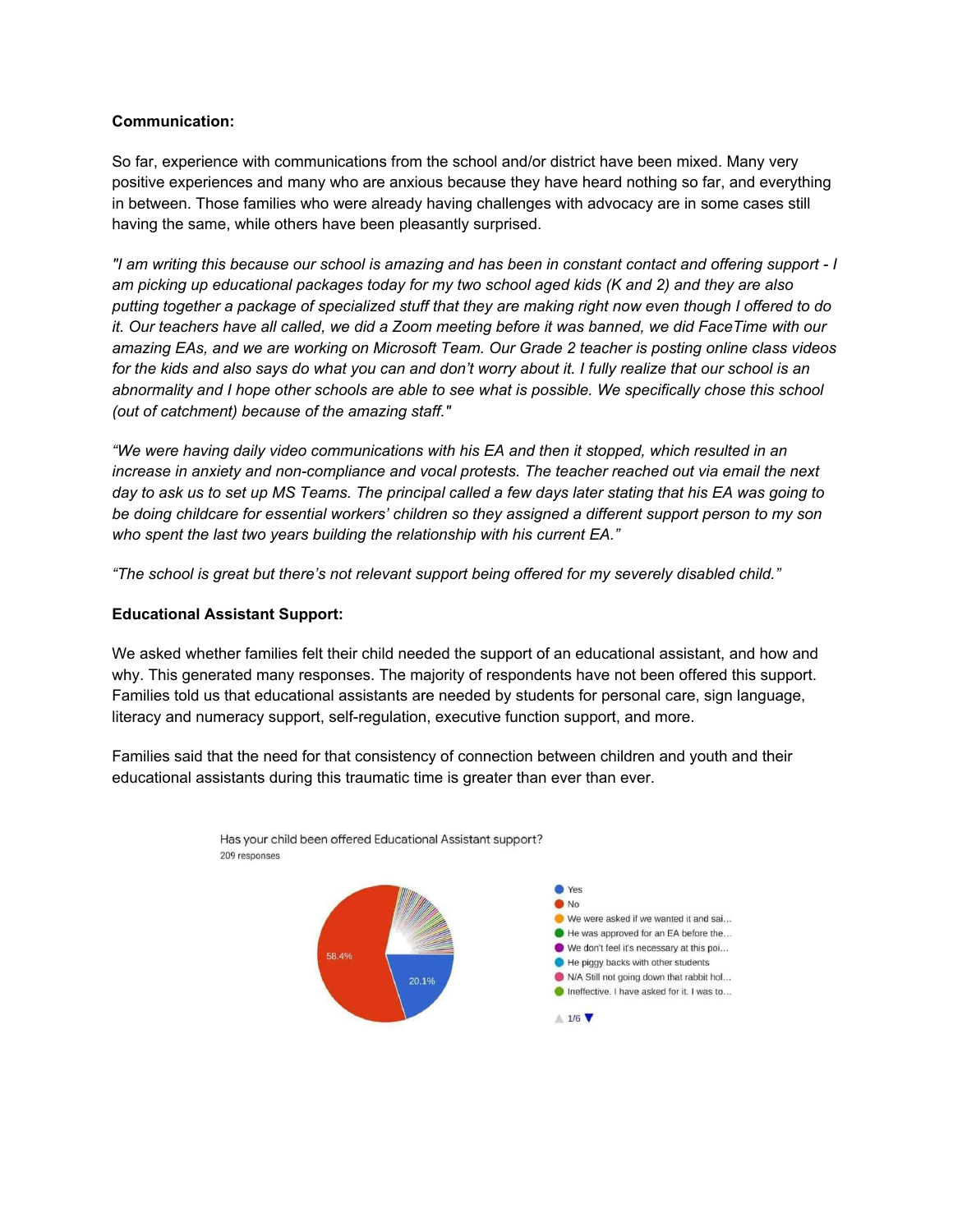He is having a hard time adjusting to everything but his EA has been wonderful with him and we have" *been working with her since Monday. "*

"ASD/Complex learner.. Has 1 to 1 support at school. I am unable to support as I am dealing with my own mental health issues and am on disability. The schools needs to guide him in whatever capacity, as I *don't have the energy."*

"Yes. He had a 1:1 EA while in school and needs to continue that relationship for continuing his learning. I *am not an educational professional and he needs that support for certain learning activities."*

My son had bell to bell EA in school and cannot navigate instructions on his own. He has a big detailed support plan at school and several staff members who help through the day. I just cannot do it all myself *while also working full time, I find it all overwhelming so I can only imagine how he feels."*

*"For all academic output - math, reading, scribing, planning, organizing, comprehension of material/breaking down complex information. Our child has challenges with executive functioning and emotional regulation."*

"He has trouble reading & writing. His self esteem is low & he thinks he's stupid. Tutoring for funds to pay *for an online program that works for him would absolutely make a marked difference in his successes* next school year. Hi current EA has made such amazing progress & now he loses it. No support is *available because he's not disabled enough."*

*"He wants to do what his peers are doing and is very aware he cannot right now."*

*"EA is available online. Child only works through physical connection. Can't deal with online connection. Too much of an adjustment."*

*"We use full body communication and the EA knows his learning needs best."*

"My child resists me as his teacher. I am his parent. He needs prompting, direction, OT, reinforcement. I *can't accomplish all these roles. A simple art exercise resulted in tears. My child needs his EA."*

# **What do families need right now?**

Finally, we asked the question, "What do your child and family need from schools during this pandemic?" We received too many responses to list. Here is a summary of just a few commonly cited needs:

- Counselling/mental health support
- Respite
- Curriculum, inclusion, community & connection
- Patience and LOW or NO expectations
- To not be forgotten about